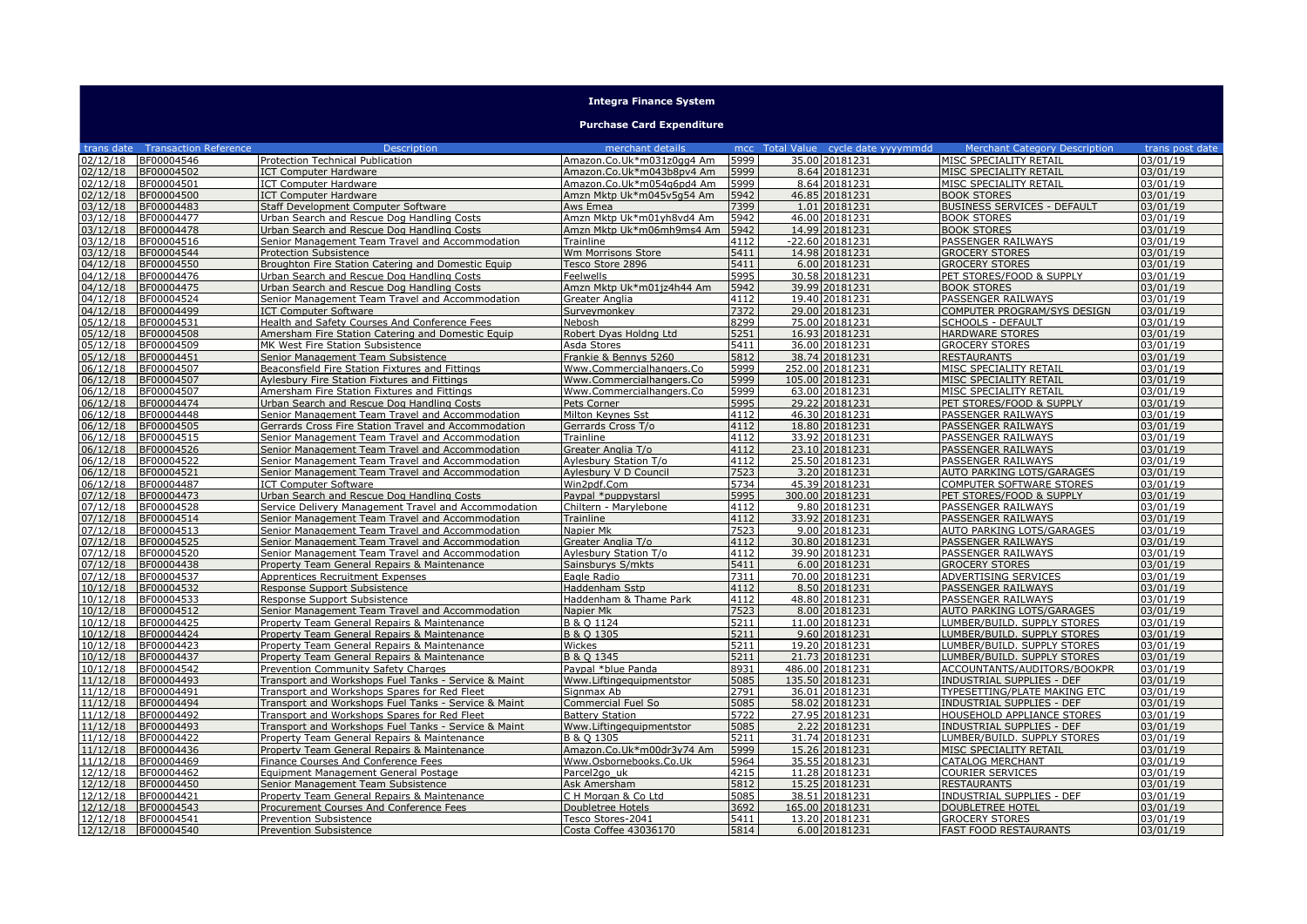| 13/12/18               | BF00004506               | Beaconsfield Fire Station Fixtures and Fittings                                              | The Metal Store                              | 5051         | 521.95 20181231                 | METAL SERVICE CENTERS                                   | 03/01/19             |
|------------------------|--------------------------|----------------------------------------------------------------------------------------------|----------------------------------------------|--------------|---------------------------------|---------------------------------------------------------|----------------------|
| 13/12/18               | BF00004506               | Amersham Fire Station Fixtures and Fittings                                                  | The Metal Store                              | 5051         | 132.00 20181231                 | METAL SERVICE CENTERS                                   | 03/01/19             |
| 13/12/18               | BF00004456               | Property Team General Repairs & Maintenance                                                  | Www.Argos.Co.Uk                              | 5310         | 450.95 20181231                 | <b>DISCOUNT STORES</b>                                  | 03/01/19             |
| 14/12/18               | BF00004490               | Transport and Workshops Spares for Lease Cars                                                | Dvla Vehicle Tax                             | 9399         | 157.50 20181231                 | <b>GOV'T SERV - DEFAULT</b>                             | 03/01/19             |
| 14/12/18               | BF00004447               | Senior Management Team Courses And Conference Fees                                           | <b>Villiers Hotel</b>                        | 7011         | 131.30 20181231                 | HOTELS/MOTELS/RESORTS                                   | 03/01/19             |
| 14/12/18               | BF00004486               | <b>ICT Computer Hardware</b>                                                                 | Amzn Mktp Uk*m227o4ld4                       | 5942         | 17.67 20181231                  | <b>BOOK STORES</b>                                      | 03/01/19             |
| 14/12/18               | BF00004486               | <b>ICT Computer Hardware</b>                                                                 | Amzn Mktp Uk*m227o4ld4                       | 5942         | 4.49 20181231                   | <b>BOOK STORES</b>                                      | 03/01/19             |
| 14/12/18               | BF00004455               | Property Team Printing and Stationery                                                        | Mfs Reprographics Limi                       | 7338         | 15.00 20181231                  | QUICK COPY/REPRO SERVICES                               | 03/01/19             |
| 17/12/18               | BF00004529               | Property Team General Repairs & Maintenance                                                  | Www.Bifm.Org.Uk                              | 8699         | 202.00 20181231                 | MEMBER ORGANIZATIONS - DEF                              | 03/01/19             |
| $\frac{17}{12}$ /12/18 | BF00004461               | <b>Equipment Management Operational Equipment</b>                                            | Www.Sqs-Engineering.Co                       | 8911         | 179.96 20181231                 | ARCHITECTURAL/ENG/SURVEY                                | 03/01/19             |
| 17/12/18               | BF00004419               | Property Team General Repairs & Maintenance                                                  | Briants Of Risborough Lt                     | 5712         | 472.01 20181231                 | <b>FURNITURE/EOUIP STORES</b>                           | 03/01/19             |
| 17/12/18               | BF00004420               | Property Team General Repairs & Maintenance                                                  | B & Q 1305                                   | 5211         | 46.22 20181231                  | LUMBER/BUILD. SUPPLY STORES                             | 03/01/19             |
| 17/12/18               | BF00004536               | Human Resources Subsistence                                                                  | Holiday Inn Aylesb                           | 7011         | 3.15 20181231                   | HOTELS/MOTELS/RESORTS                                   | 03/01/19             |
| 17/12/18               | BF00004535               | Human Resources Subsistence                                                                  | Holiday Inn Aylesb                           | 7011         | 19.85 20181231                  | HOTELS/MOTELS/RESORTS                                   | 03/01/19             |
| 17/12/18               | BF00004534               | Human Resources Subsistence                                                                  | Holiday Inn Aylesb                           | 7011         | 3.15 20181231                   | HOTELS/MOTELS/RESORTS                                   | 03/01/19             |
| 18/12/18               | BF00004482               | Apprentices Travel and Accommodation                                                         | Trainline                                    | 4112         | 47.90 20181231                  | PASSENGER RAILWAYS                                      | 03/01/19             |
| 18/12/18               | BF00004413               | Health and Safety Subsistence                                                                | Tesco Stores 2041                            | 5411         | 16.43 20181231                  | <b>GROCERY STORES</b>                                   | 03/01/19             |
| 18/12/18               | BF00004468               | Service Delivery Management Printing and Stationery                                          | Kall Kwik Hemel Hempstea                     | 2741         | -5.94 20181231                  | MISC PUBLISHING & PRINTING                              | 03/01/19             |
| 18/12/18               | BF00004468               | Protection Printing and Stationery                                                           | Kall Kwik Hemel Hempstea                     | 2741         | -5.94 20181231                  | MISC PUBLISHING & PRINTING                              | 03/01/19             |
| 18/12/18               | BF00004468               | Data Intelligence Printing and Stationery                                                    | Kall Kwik Hemel Hempstea                     | 2741         | -5.94 20181231                  | MISC PUBLISHING & PRINTING                              | 03/01/19             |
| 18/12/18               | BF00004468               | Property Team Travel and Accommodation                                                       | Kall Kwik Hemel Hempstea                     | 2741<br>8999 | -5.94 20181231                  | MISC PUBLISHING & PRINTING                              | 03/01/19             |
| 18/12/18               | BF00004539               | Prevention Community Safety Charges                                                          | Chairhire.Co.Uk                              | 7523         | 375.76 20181231                 | PROFESSIONAL SERVICES - DEF                             | 03/01/19             |
| 19/12/18               | BF00004481               | Apprentices Travel and Accommodation                                                         | Indigo Park Soluti                           | 5211         | 11.00 20181231                  | AUTO PARKING LOTS/GARAGES                               | 03/01/19             |
| 19/12/18<br>19/12/18   | BF00004489<br>BF00004472 | Transport and Workshops Operational Equipment                                                | B & Q 1305<br>Www.Petplanet.Co.Uk            | 5995         | 6.47 20181231<br>47.48 20181231 | LUMBER/BUILD. SUPPLY STORES<br>PET STORES/FOOD & SUPPLY | 03/01/19<br>03/01/19 |
| 19/12/18               | BF00004458               | Urban Search and Rescue Dog Handling Costs                                                   |                                              | 4112         | 21.90 20181231                  |                                                         | 03/01/19             |
| 19/12/18               | BF00004418               | Senior Management Team Miscellaneous Expenses<br>Property Team General Repairs & Maintenance | Selfserve Ticket<br>Central Elec Engineerg S | 7629         | 52.93 20181231                  | PASSENGER RAILWAYS<br>SMALL APPLIANCE REPAIR DEF        | 03/01/19             |
| 19/12/18               | BF00004435               | Property Team General Repairs & Maintenance                                                  | B & O 1345                                   | 5211         | 17.92 20181231                  | LUMBER/BUILD, SUPPLY STORES                             | 03/01/19             |
| 20/12/18               | BF00004460               | Equipment Management Operational Equipment                                                   | Anylampuk                                    | 5200         | 13.03 20181231                  | HOME SUPPLY WAREHOUSE STORES                            | 03/01/19             |
| 20/12/18               | BF00004511               | Senior Management Team Travel and Accommodation                                              | The George Hotel                             | 7011         | 222.75 20181231                 | HOTELS/MOTELS/RESORTS                                   | 03/01/19             |
| 21/12/18               | BF00004429               | Buckingham Fire Station Special Service Charges                                              | Tesco Store 2162                             | 5411         | 199.83 20181231                 | <b>GROCERY STORES</b>                                   | 03/01/19             |
| 21/12/18               | BF00004428               | Buckingham Fire Station Special Service Charges                                              | Tesco Store 2162                             | 5411         | 100.00 20181231                 | <b>GROCERY STORES</b>                                   | 03/01/19             |
| 21/12/18               | BF00004430               | Buckingham Fire Station Special Service Charges                                              | Tesco Store 2162                             | 5411         | 248.66 20181231                 | <b>GROCERY STORES</b>                                   | 03/01/19             |
| 21/12/18               | BF00004431               | Buckingham Fire Station Special Service Charges                                              | Tesco Store 2162                             | 5411         | 50.00 20181231                  | <b>GROCERY STORES</b>                                   | 03/01/19             |
| 21/12/18               | BF00004433               | Buckingham Fire Station Special Service Charges                                              | Tesco Store 2162                             | 5411         | 199.82 20181231                 | <b>GROCERY STORES</b>                                   | 03/01/19             |
| 21/12/18               | BF00004432               | Buckingham Fire Station Special Service Charges                                              | Tesco Store 2162                             | 5411         | 199.93 20181231                 | <b>GROCERY STORES</b>                                   | 03/01/19             |
| 21/12/18               | BF00004445               | Protection General Postage                                                                   | The Post Office                              | 9402         | 109.20 20181231                 | POSTAGE STAMPS                                          | 03/01/19             |
| 21/12/18               | BF00004459               | <b>Equipment Management Operational Equipment</b>                                            | <b>Screwfix Direct</b>                       | 5211         | 49.98 20181231                  | LUMBER/BUILD. SUPPLY STORES                             | 03/01/19             |
| 21/12/18               | BF00004417               | Property Team General Repairs & Maintenance                                                  | C H Morgan & Co Ltd                          | 5085         | 13.92 20181231                  | INDUSTRIAL SUPPLIES - DEF                               | 03/01/19             |
| 21/12/18               | BF00004416               | Property Team General Repairs & Maintenance                                                  | Central Elec Engineerg S                     | 7629         | 6.48 20181231                   | SMALL APPLIANCE REPAIR DEF                              | 03/01/19             |
| 23/11/18               | BF00004444               | Property Team General Repairs & Maintenance                                                  | Bsh Home Apps Ltd                            | 5722         | 8.64 20181130                   | HOUSEHOLD APPLIANCE STORES                              | 03/01/19             |
| 23/11/18               | BF00004443               | Property Team General Repairs & Maintenance                                                  | <b>Bsh Home Apps Ltd</b>                     | 5722         | 15.26 20181130                  | HOUSEHOLD APPLIANCE STORES                              | 03/01/19             |
| 23/11/18               | BF00004439               | Property Team General Repairs & Maintenance                                                  | Bsh Home Apps Ltd                            | 5722         | 20.66 20181130                  | HOUSEHOLD APPLIANCE STORES                              | 03/01/19             |
| 24/12/18               | BF00004480               | Staff Development Computer Software                                                          | Dnh*sucuri Website Securi                    | 5734         | 9.49 20181231                   | COMPUTER SOFTWARE STORES                                | 03/01/19             |
| 24/12/18               | BF00004530               | Operational Training Water Awareness Training                                                | Premier Inn44011295                          | 3811         | 514.41 20181231                 | Premier Inn                                             | 03/01/19             |
| 24/12/18               | BF00004523               | Senior Management Team Travel and Accommodation                                              | Trainline                                    | 4112         | 177.47 20181231                 | PASSENGER RAILWAYS                                      | 03/01/19             |
| 26/11/18               | BF00004497               | Transport and Workshops Spares for Red Fleet                                                 | C H Morgan & Co Ltd                          | 5085         | 35.15 20181130                  | INDUSTRIAL SUPPLIES - DEF                               | 03/01/19             |
| 26/11/18               | BF00004498               | Transport and Workshops Spares for Lease Cars                                                | Aylesbury Nissan                             | 5511         | 28.54 20181130                  | AUTOMOBILE DEALERS AND LEASING                          | 03/01/19             |
| 26/11/18               | BF00004467               | Equipment Management General Postage                                                         | Parcel2go uk                                 | 4215         | 6.61 20181130                   | <b>COURIER SERVICES</b>                                 | 03/01/19             |
| 26/11/18               | BF00004549               | Reception Administration Printing and Stationery                                             | Asda Stores                                  | 5411         | 14.40 20181130                  | <b>GROCERY STORES</b>                                   | 03/01/19             |
| 26/11/18               | BF00004545               | Senior Management Team Subsistence                                                           | Tesco Stores 2038                            | 5411         | 11.07 20181130                  | <b>GROCERY STORES</b>                                   | 03/01/19             |
| 27/11/18               | BF00004496               | <b>Transport and Workshops Operational Equipment</b>                                         | Avt Imports                                  | 5085         | 12.72 20181130                  | INDUSTRIAL SUPPLIES - DEF                               | 03/01/19             |
| 27/11/18               | BF00004466               | Equipment Management Operational Equipment                                                   | Medisave                                     | 5047         | 130.55 20181130                 | LAB/MED/HOSPITAL EQUIPMENT                              | 03/01/19             |
| 27/11/18               | BF00004465               | Equipment Management Fire Ground Provisions                                                  | Amzn Mktp Uk*m05uv2f44 Am                    | 5942         | 18.50 20181130                  | <b>BOOK STORES</b>                                      | 03/01/19             |
| 27/11/18               | BF00004449               | Senior Management Team Travel and Accommodation                                              | Milton Keynes Sst                            | 4112         | 46.30 20181130                  | PASSENGER RAILWAYS                                      | 03/01/19             |
| 27/11/18               | BF00004527               | Senior Management Team Courses And Conference Fees                                           | Westminster Insight                          | 8299         | 270.00 20181130                 | <b>SCHOOLS - DEFAULT</b>                                | 03/01/19             |
| 27/11/18               | BF00004504               | <b>ICT Telephones</b>                                                                        | Apple Store R269                             | 5732         | 145.00 20181130                 | ELECTRONICS SALES                                       | 03/01/19             |
| 27/11/18               | BF00004552               | Human Resources Welfare                                                                      | Chiltern Florists                            | 5992         | 40.00 20181130                  | <b>FLORISTS</b>                                         | 03/01/19             |
| 27/11/18               | BF00004488               | <b>ICT Computer Software</b>                                                                 | Dnh*godaddy.Com Europe                       | 4816         | 142.78 20181130                 | ELECTRONIC COMMERCE/INFO. SERVI                         | $\frac{1}{03/01/19}$ |
| 27/12/18               | BF00004479               | Staff Development Bank Charges                                                               | Foreign Exchange Fee                         | 0000         | 0.26 20181231                   | MISSING MERCHANT CATEGORY                               | 03/01/19             |
| 28/11/18               | BF00004485               | Apprentices Miscellaneous Expenses                                                           | Timpson Ltd                                  | 7251         | 6.50 20181130                   | SHOE REPAIR/SHINE/HAT CLEAN                             | 03/01/19             |
| 28/11/18               | BF00004484               | Staff Development Computer Software                                                          | Siteground Hosting                           | 4816         | 57.60 20181130                  | ELECTRONIC COMMERCE/INFO. SERVI                         | 03/01/19             |
| 28/11/18               | BF00004551               | Broughton Fire Station Catering and Domestic Equip                                           | Currys                                       | 5732         | 149.99 20181130                 | ELECTRONICS SALES                                       | 03/01/19             |
| 28/11/18               | BF00004464               | <b>Equipment Management Uniforms</b>                                                         | Amazon.Co.Uk*m08tn04r4 Am                    | 5999         | 48.00 20181130                  | MISC SPECIALITY RETAIL                                  | 03/01/19             |
|                        | 28/11/18 BF00004463      | Equipment Management Operational Equipment                                                   | Www.Powertools-Direct.Co                     | 5251         | 194.88 20181130                 | <b>HARDWARE STORES</b>                                  | 03/01/19             |